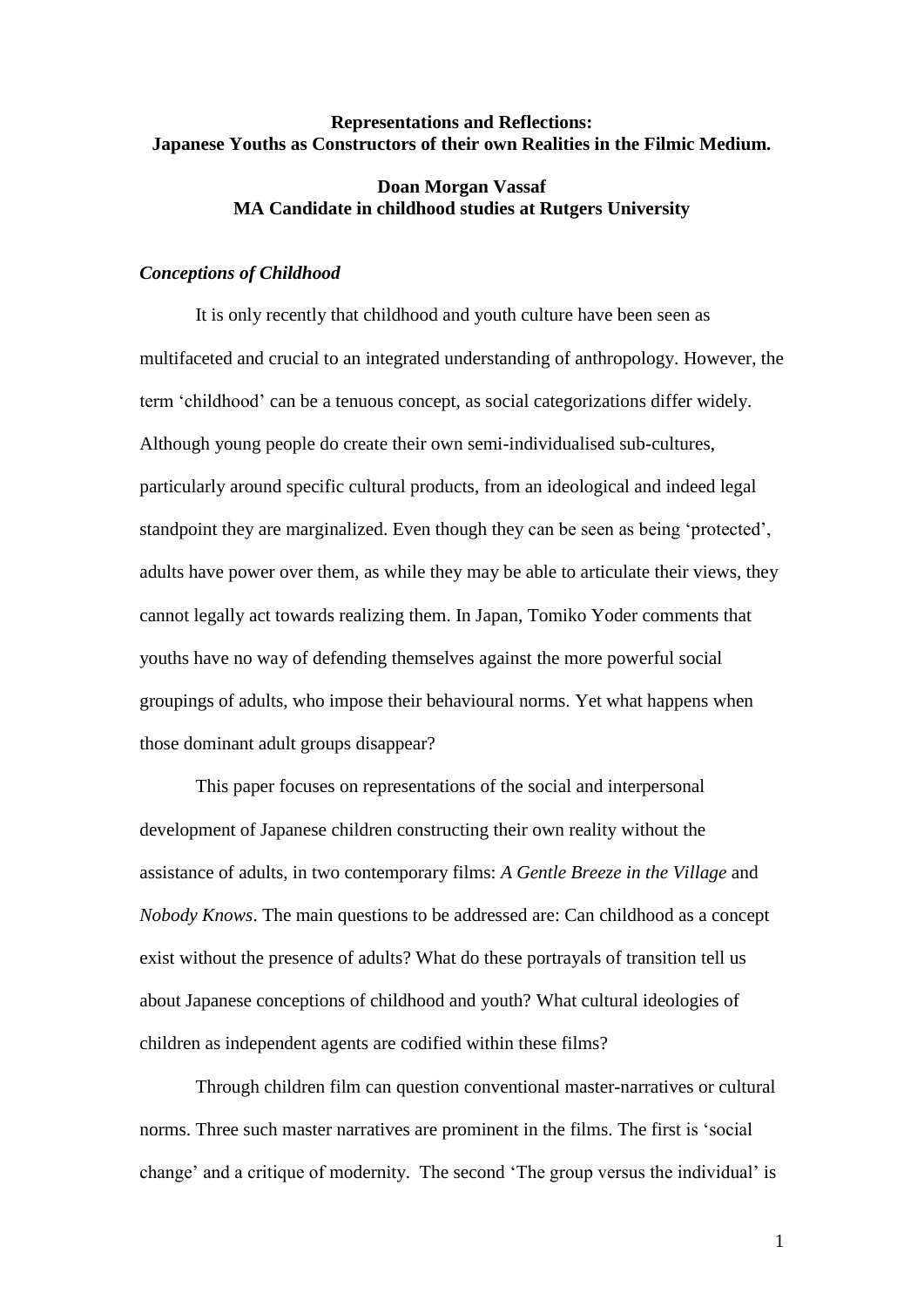an underlying social tension within Japanese society, as it feeds into broader issues of individualism versus individuality. *Kosei* (individuality, the ability to develop personal character) is idealized; *Kojinshugi* (individualism) has a negative connotation implying selfishness.

The third, "*uchi* versus *soto*", is a critical underlying paradigm, regulating everything from family dynamics, to schooling, to work-places. It embodies "self and society"; literally it is the relationship between inside and outside in terms of the group identity. *Uchi* denotes the people and customs of a group and within one"s *uchi* can be smaller groupings. Conversely, *soto* means "outside, external or public" and is in a state of flux, as when one"s *uchi* grows, one"s classification of what is *soto*  invariably shrinks. This is apparent in the transition between childhood and adulthood, as one transitions from one"s *uchi* (immediate family and childhood friends) to *soto* (the outside, world).

Heather Montgomery said that independence is not a goal of Japanese childrearing. To some extent this is right, as independence as the West understands it is not a positive feature within Japanese society, however, interdependence and individuality are. In the two films, self reliance through interdependence is the main catalyst of the narrative.

Typically in Japan childhood is seen as a safe environment, in which children as young as two-and-a-half are allowed to explore the world in groups and from primary school on walk or commute by train together. This approach allows children to build their *uchi* groupings, as well as their interdependence. Familial relations such as *oniisan* (elder brother) and *oneesan* (elder sister) are incorporated into the child"s vocabulary in order to build their conceptions of interpersonal relations.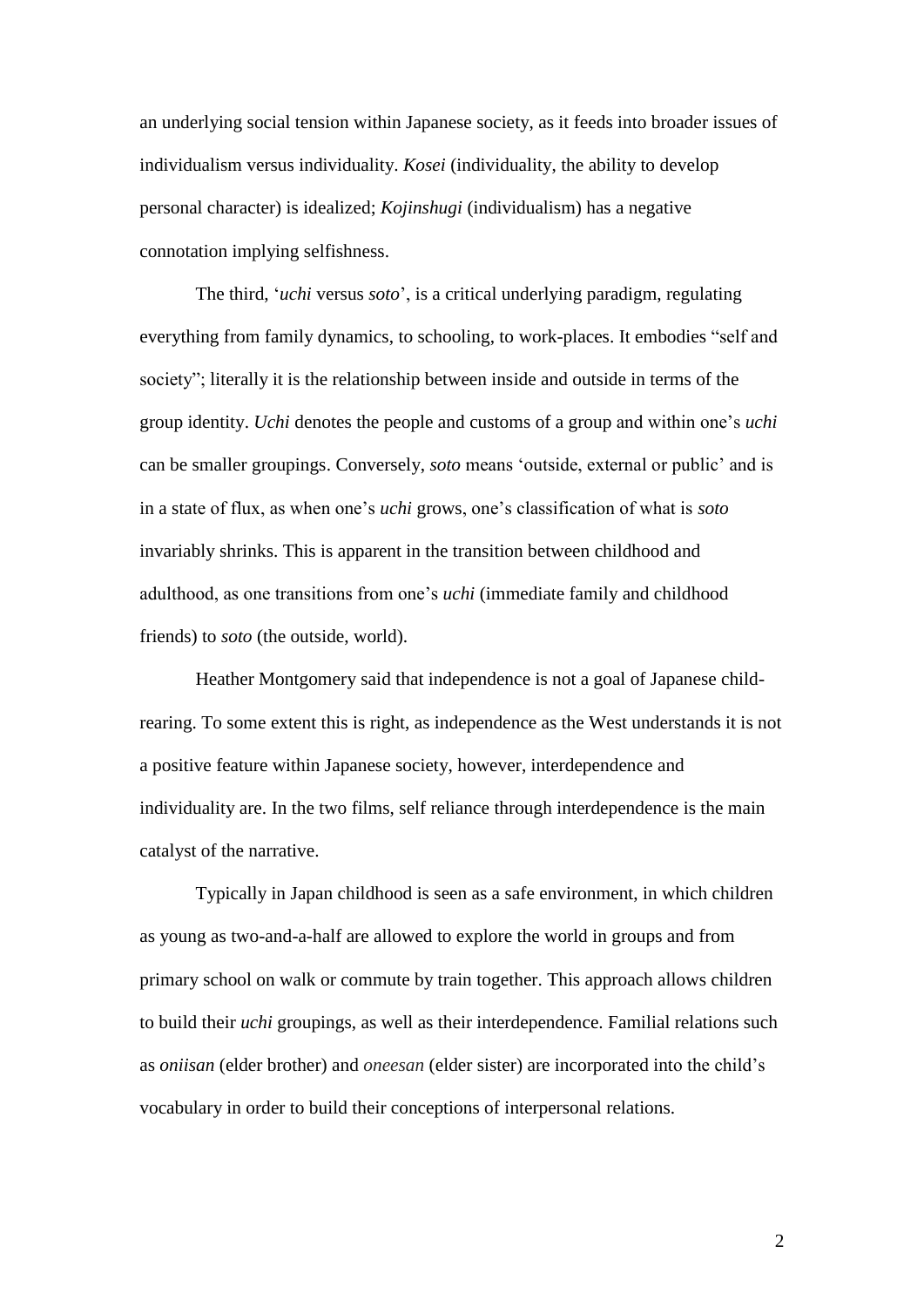Takeo Doi put forward the notion of the bond that permeates Japanese society, which he classified as *Amae*. Although simplistic, this notion cannot be dismissed. In essence, *Amae* is 'passive love', or seeking indulgence. In a sense it is a way of controlling children, leading to a sense of belonging that far outlasts the age of youth. The concept of freedom is centred around the freedom to depend on others.

The "traditional" family structure rests on the principle of *ie*, which Joy Hendry proposes loosely represents the feudal definition of 'house', the defining characteristic of which is filial piety and duty to one"s elders. Although the *ie* system was legally disbanded in 1947, Hendry argues that its underlying principles pervade the nuclear families, although this tradition and that of multi-generational families is in decline in urban areas. Merry White"s more extreme view of family structure defines the minimal modern family as mother and child.

An emphasis on 'duty' and a certain rigidity of "freedom" is evident within the normative Japanese upbringing. As children transition to youth, they are pressured to achieve the right grades to get into the next stratum. Both films take place within this developmental period of the child"s life, where in normal circumstances they would begin to separate from their (biological) families and spend more time interacting with their peer groups and friends.

*Senpai/kohai* pervades Japanese society, from preschools through the education system to the work-force. Within this system the elder takes the younger under their wing, and teaches them what is needed to survive within their particular world. This system is traceable to the custom of village youth organizations (*Wakamono Nakama*), in which the older youths in the village were responsible for organizing the activities of the younger generation. These peer groups take on a rudimentary family dynamic, since no matter the ability of the individual, children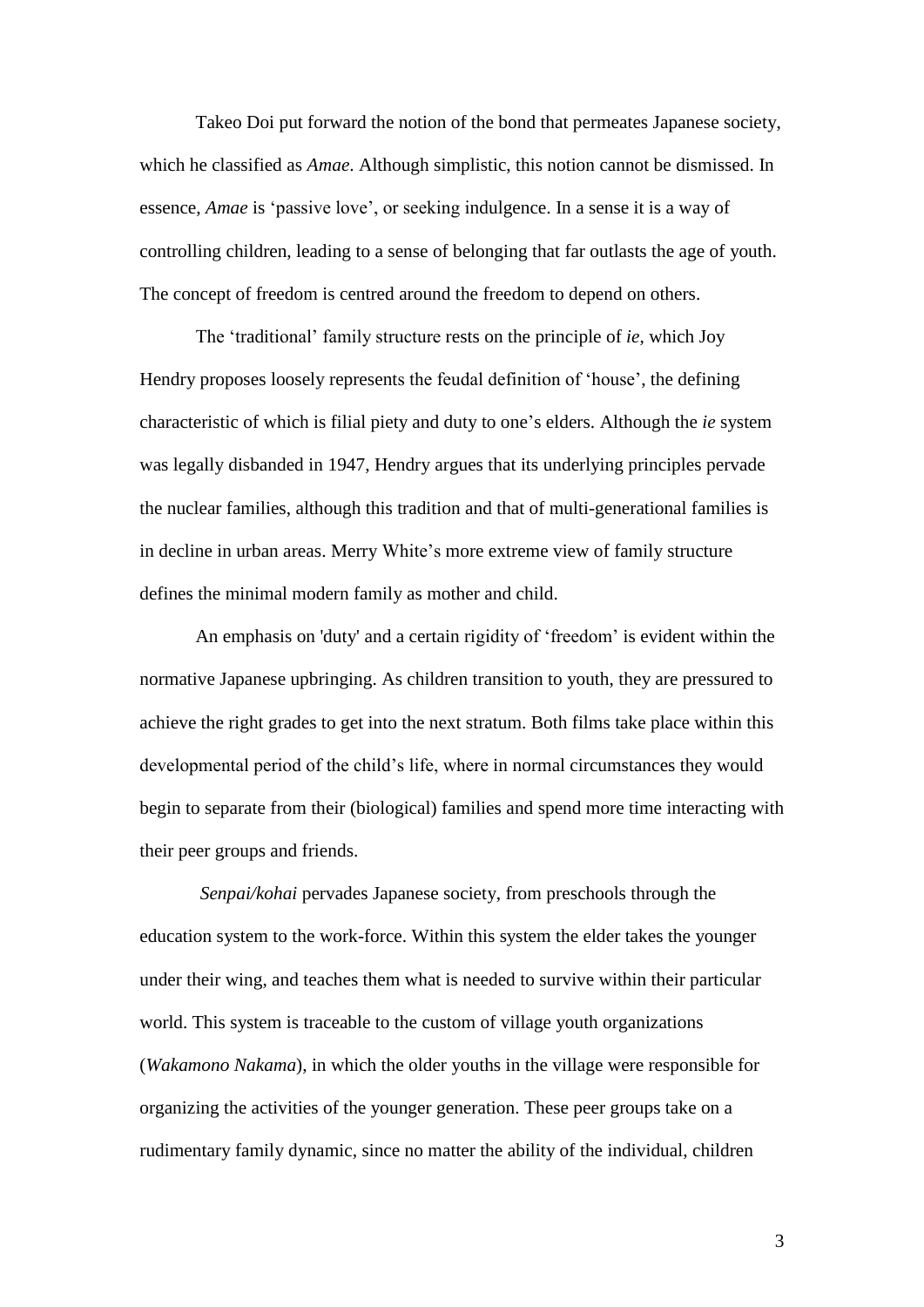move up through the education system in the groups they started in, mirroring the *ie* system.

Learning to be part of the 'group' is a vital aspect of early Japanese education. From preschool on, the youth's sense of self is built around their place within the group system. Parents take no part in socialising students, instead that is left to the school. This mentality of the individual's desires being secondary to the group runs throughout schooling and the work place.

Lois Peak comments that the peer group is "the unsympathetic force to which the child must submit" and "to escape or rebel is to sever the social contact with those who provide daily companionship and the warmth of social life". Although she classifies peer relations as unsympathetic, within the films analysed one can see the opposite.

In creating their own worlds, youth modify their elders" conceptions of social norms, fusing it with their own ideologies. In a way they use privacy and friendships as ways of defending against social pressure. In creating new opportunities for themselves, youths as constructors of their own realities constitutes the paradigm that is played out in the films. The child's point of view, however, is presented through a medium that is created by adults. It could be argued that when children are taken out of the "adult community" they lose their identity as "children", thus creating their own self reliance. In essence they have to become agents of their own destiny.

## **Filmic Analysis**

Film negotiates meaning, it bridging gaps (e.g. rural/urban or across different societies). For the anthropologist, films can be used as viewing glasses into particular worlds representing differing cultures, albeit mediated through the filmmaker"s vision. It should be noted that representations within film are based as much on the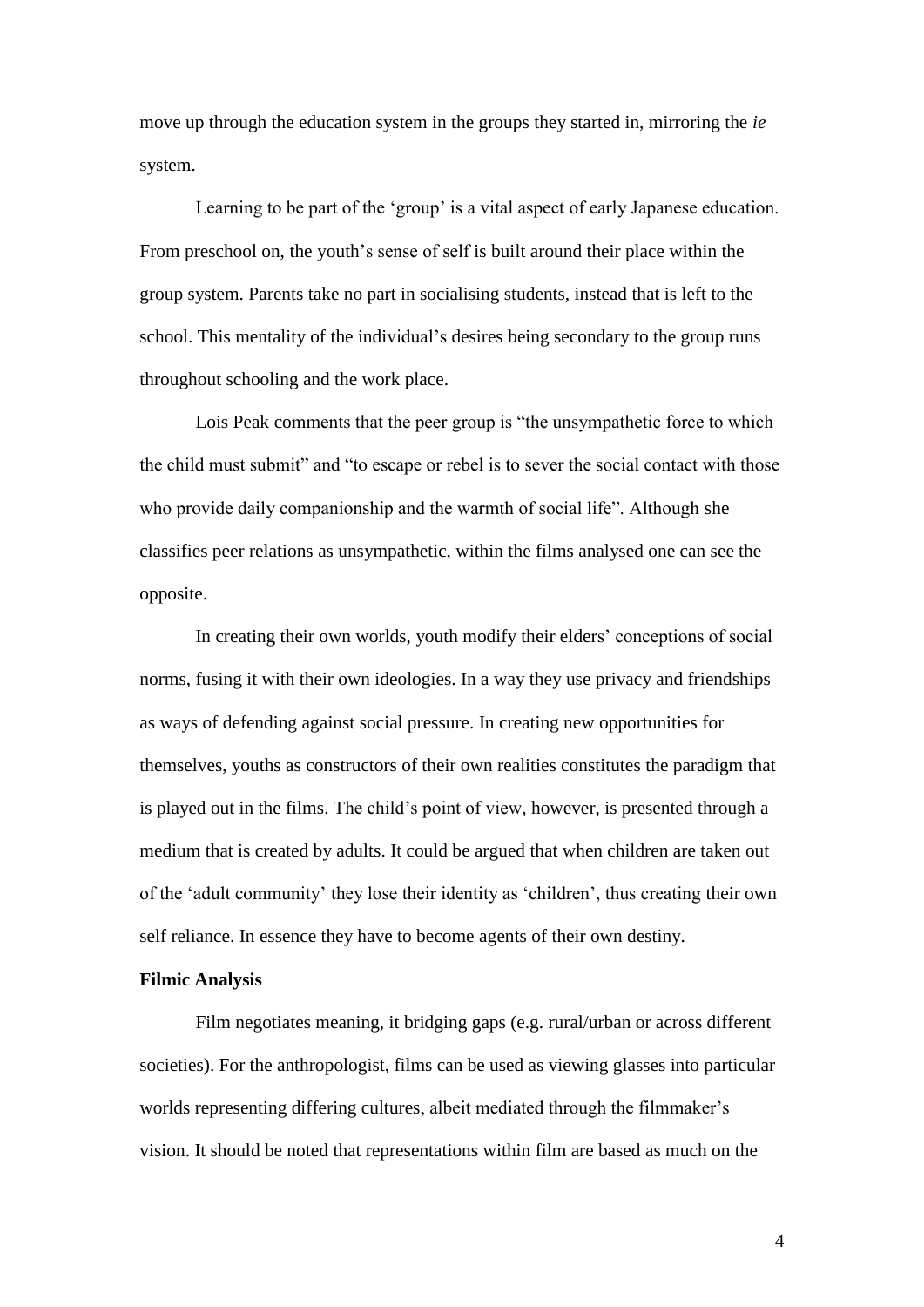viewers" perceptions of the medium itself as on what the "authors" have encoded in the films.

Children"s perceptions of the changing world have been the subject of Japanese films since the 1930"s. *Shomin-Geki*, (effectively a slice of family life film) saw it"s heyday with Ozu"s films in the 30"s-50"s, the earliest being *I Was Born But…* (1932). Such films tell narratives from children"s perspectives in order to utilise them as reinforcements of cultural tropes that are important to the daily minutiae of society.

The two contemporary films chosen for analysis A *Gentle Breeze* and *Nobody Knows* espouse particular notions of childhood and youth that are specific to Japan: children caring for other children; children allowed to roam alone; and familial hierarchical structure. Within the films it is peer relations that help transition the *soto* of being outside to the *uchi* of being inside the group. Both films are set within a semi-fictionalised world, yet they espouse their authors' views on society.

### *A Gentle Breeze In the Village*

The director of *A Gentle Breeze In the Village*, Noburhiro Yamishita, has carved a niche for himself portraying lackadaisical youth trying to find their place in modern Japanese society. The premise of the film is how an outsider from Tokyo integrates himself into the interdependent group life of the village through peer relations, or in other words from *soto* into *uchi*.

The first line, said by Soyo (the protagonist), is: "Our primary and middle schools share a building. We are like a family". This is crucial to understanding the film, as the children are related not biologically, but through social dynamics. As Paul Spencer notes, formal systems of age stratification can bear a strong resemblance to those of "traditional" kinship models.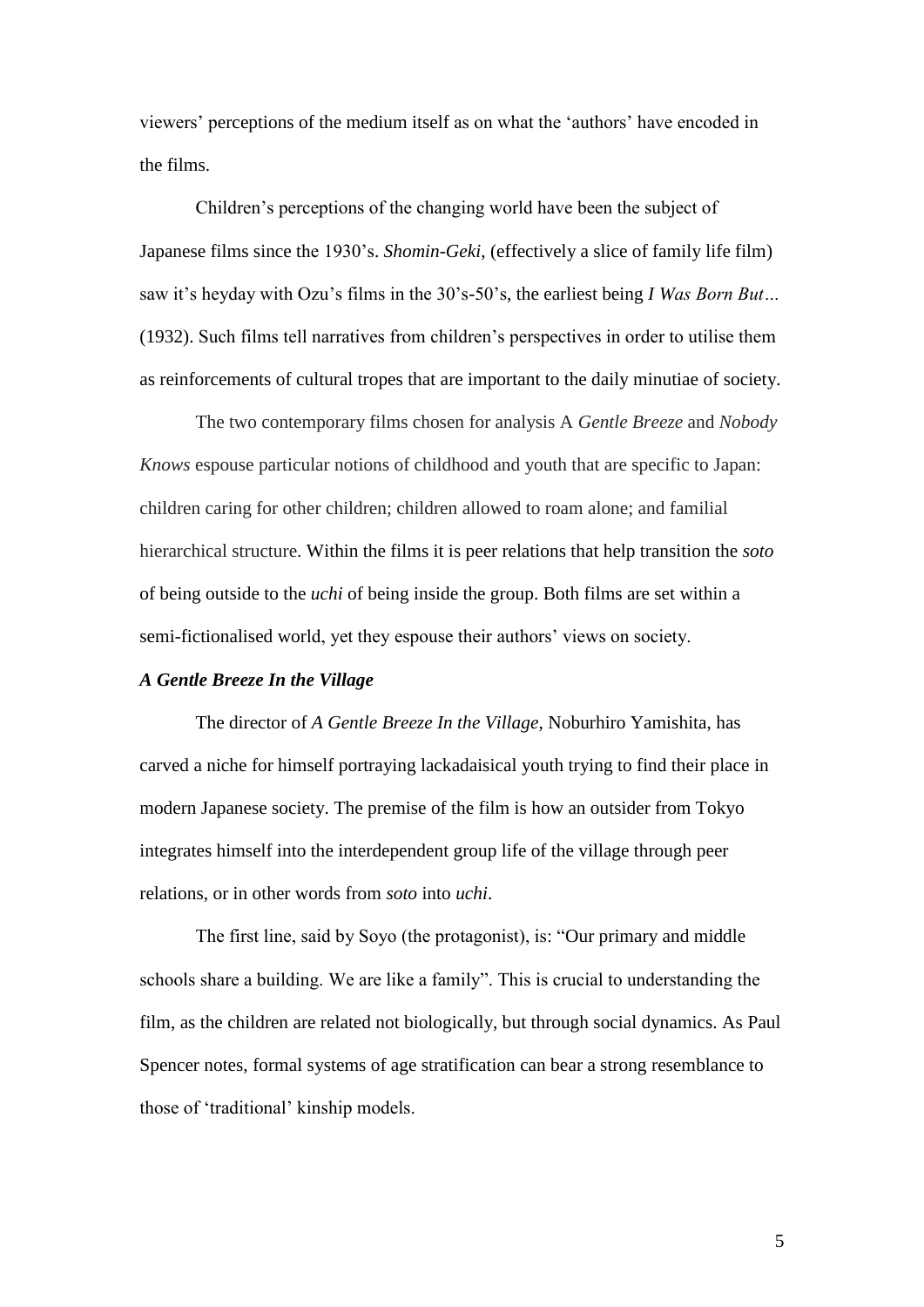Within this social family, the children are given almost complete autonomy by the adult community, even the youngest being allowed to wander in groups outside the village at night and the oldest around Tokyo, the effect of which is group cohesion. This freedom is given almost as a quid pro-quo for their non-interference with adult society.

Life in the village for the children has developed into a close-knit, family-like structure, reflecting *tomodachino yoona* (like friends) relationship. This family-like structure emulates the backbone of family organization within modern Japan, a paradigm that is evident in the dialogue and plot. As there are only six children in the village, the curriculum is shared. In such cases, the children would be partially responsible for their own learning.

There is a marked difference between the Soyo we see at the beginning of the film and at the end. At first, Soyo acts like a house-mother in a boarding school as she organizes events for the village children, taking care of the younger ones. In the first scene Soyo washes a 1st grader"s underwear. Such actions can be viewed as a reflection of both the minimal structure of the Japanese family as mother and child, and that of older children sometimes taking over in the socialisation process of younger children. However by the end of the film, Soyo, having left the confines of the "traditional" village, is separated from both her biological and social family, and is firmly rooted in peer groups centred around her new school in an urban environment. *Nobody Knows* 

The film *Nobody Knows* (*Dare mo shiranai*), was written and directed by Hirokazu Kore-eda, a director who started his career making documentary films and is known for realism within his feature films. Although the film was storyboarded, he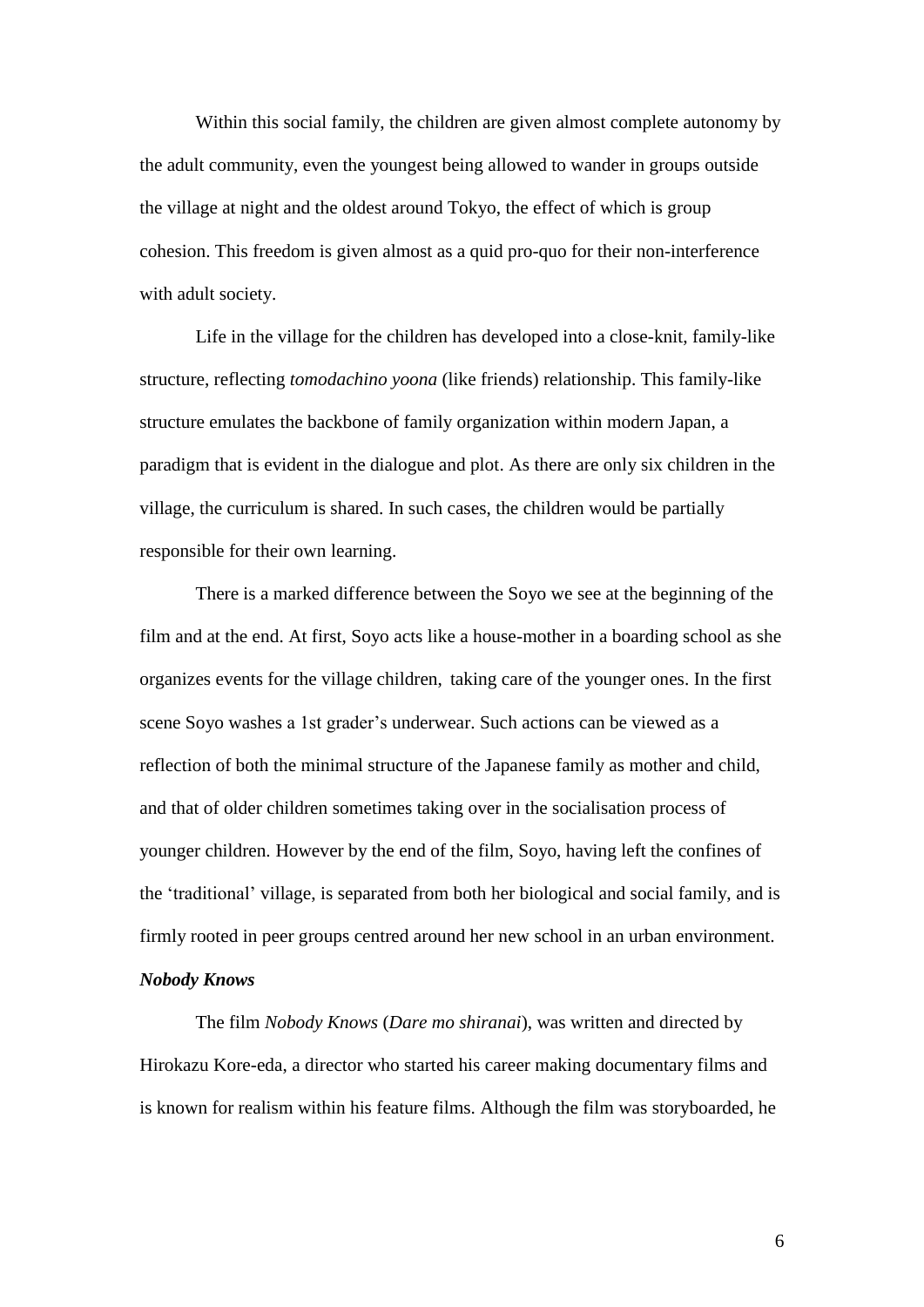allowed for improvisational shots with the children to lend to the documentarial aspect.

In 1987 a mother abandoned her five children in an apartment to be with her new boyfriend. This was the premise for the film. Although an extreme case, there have been precedents within the last few decades, and Muriel Jolivet notes that in Japan there is a baby helpline, used predominantly for venting frustration at young children"s behaviour.

Within both the film and the true life event it is the oldest boy (Akira), aged 13, who takes control of the family (his siblings aged 5, 7 and 11) when the mother leaves. Here White"s conception of the basic family structure (that of a mother and child) is overturned. Effectively, this film is documenting a real life case in which a Japanese male youth flies in the face of the "traditional family roles". Although it might at first seem that Akira is fulfilling only the father's 'role' within the family, in terms of the traditional Japanese family he is actually fulfilling the mother"s role (paying bills, looking after the children, shopping).

This interdependent relationship correlates with Markus and Kitayama"s observation that youths in Japan construct their identities around their social compatriots as part of the normative values of the culture. In the film, as the children learn to cope, their individual personalities are slowly amalgamated in a desperate need to survive. This is part of the reaction to the social malady they are in, for it is reasonable to assume that without interdependence they would fall apart. Akira specifically says to one of the few allies (herself young) that the reason they are living alone in squalor is so that they will not be split up, implying a fear of intervention by social services.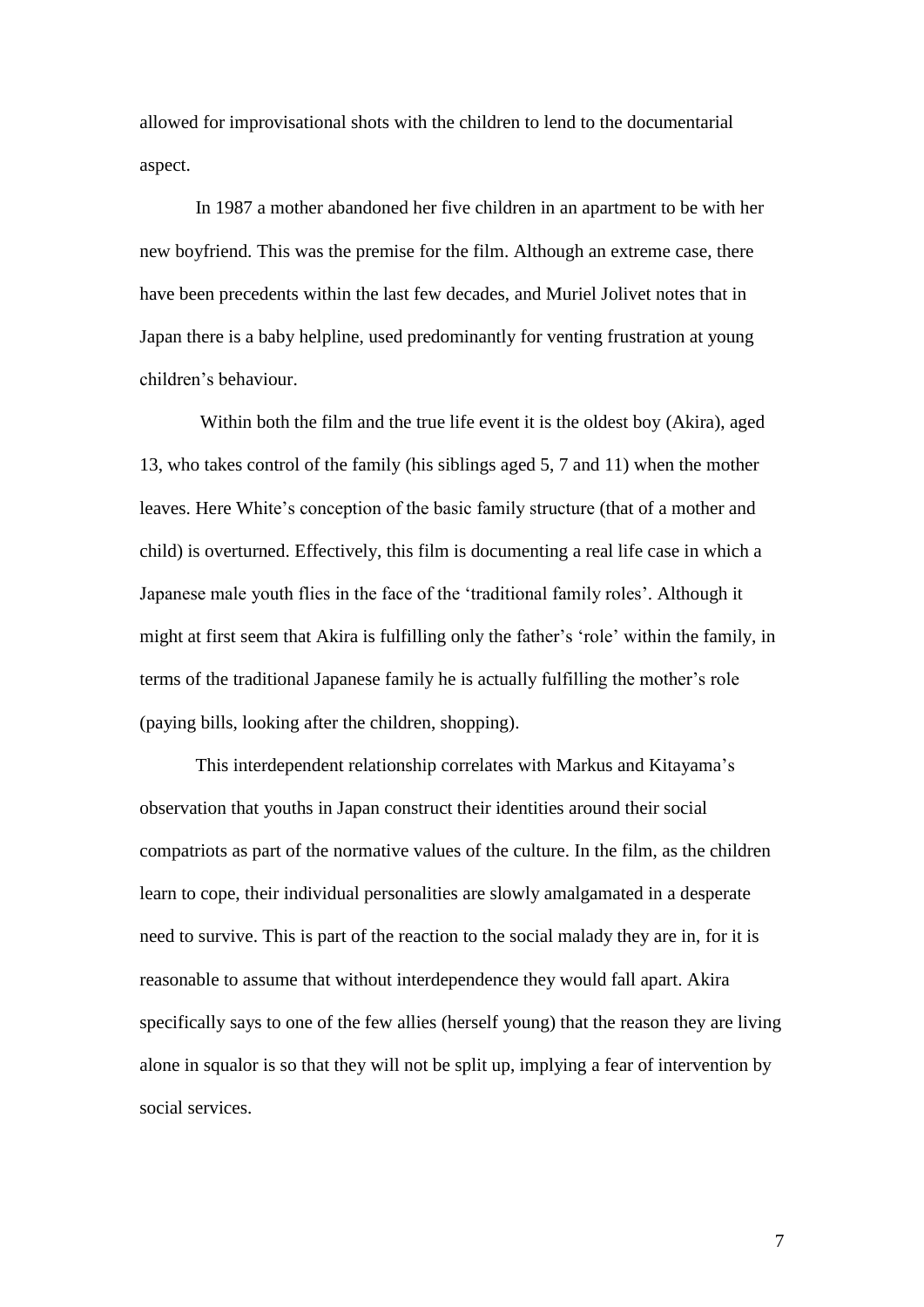It is only when Akira shirks his responsibilities to the group, moving towards independence by making friends his own age, thereby ignoring his duties as caretaker, that the family starts to loose the group cohesiveness that had allowed them to survive. It could be argued that it was Akira's move away from familial interdependence that caused the death of the youngest child.

The setting of the film and the surrounding mise-en-scene is breathtakingly claustrophobic. It captures the innocence and fragility of the four children, yet at the same time thrusts them into an all-too-real world of bills, lack of food and social deprivation. There is a tangential fragility and grounded 'realism' within the film's ambiance.

This film can be seen as a social commentary of the depredation and breakdown of the family structure in the end days of the bubble economy (which burst two years after the events depicted). All four of the children are from different fathers, none of whom are involved in their upbringing. When we do see one of the presumptive fathers, he treats Akira as if he were an adult. Not only is this an affirmation of Akira"s place at the head of the family, it is also a comment on how Japanese society views those who have started a family as socially mature.

### **Conclusions: Reflections of Reality**

Notions of childhood in Japanese society are inextricably linked with those of adulthood, notably the ideology that childhood ends when one has responsibility for or to someone else. In both films, the children are "other" to the adult world. The dichotomy between how the youths and adults see the world is the main point of contention for both the on-screen characters and the viewing audience. For the characters, the crux of each film"s storyline is how the youths, when adults either desert them (*Nobody Knows*) or let them create their own social hierarchy and spaces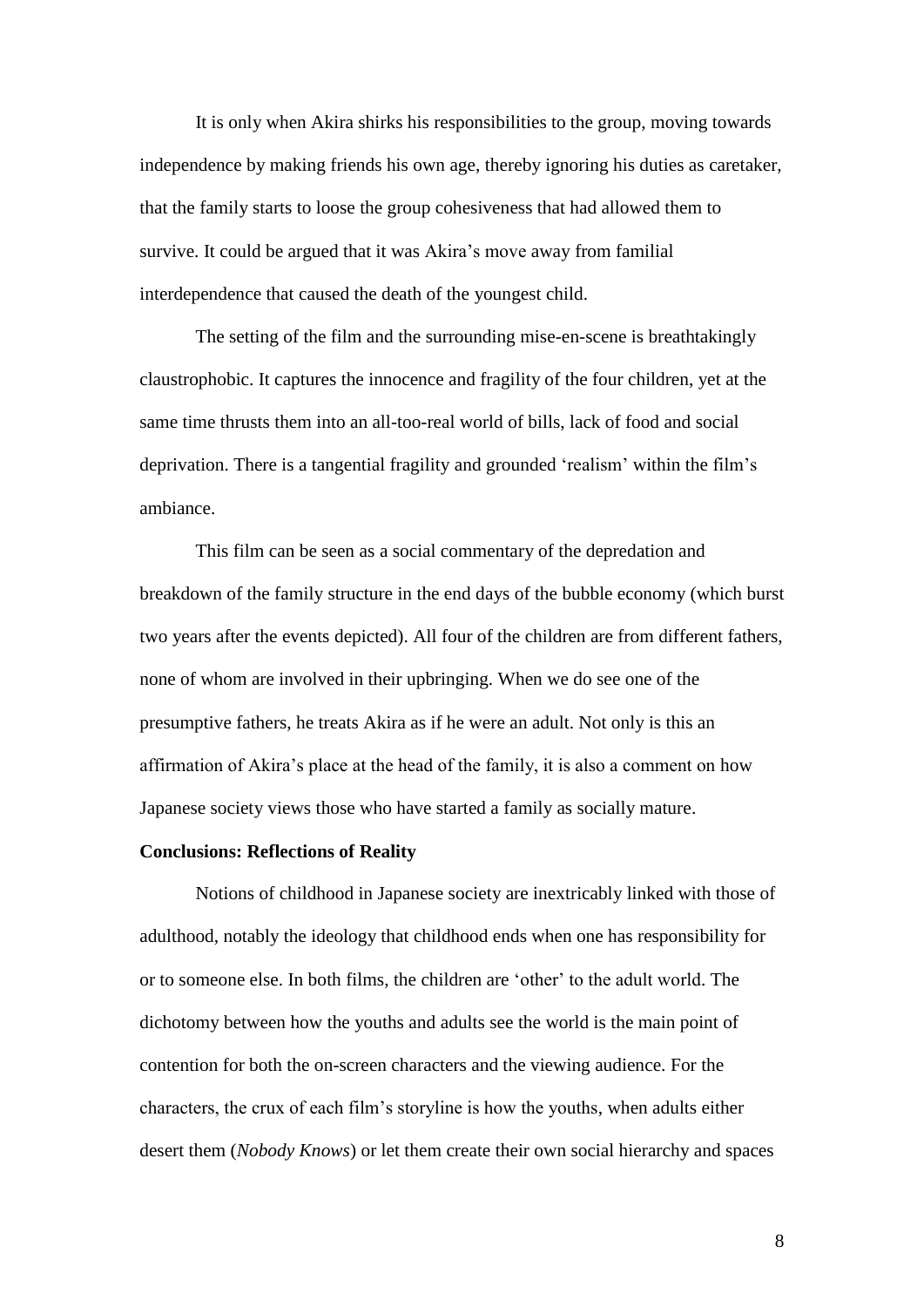(*A Gentle Breeze*), break away and create a new sub-culture in order to survive. For a Japanese audience, however, these filmic representations fly in the face of home life based on notions of filial piety and duty (the *ie*).

Throughout both films, this focus on relationships is paramount to understanding conceptions of youth responsibility and agency. These relationships are viewed as extensions of the "traditional" family unit. In a sense, they follow the paradigm of the *senpai/kohai* relationship, in which the elder children take the role of the *senpai* (or *oniisan /oneesan)* as well as the surrogate parent, while effectively taking the persona of the *tomodachino yoona* (like friends) relationship.

Within both films, the youths first have to deal with the loss of adult supervision then have to modulate their understanding of how to run a society (gained from playing in groups and watching adults). In both films, it is the sense of familial belonging within their own *uchi* group that enables the children to survive. It is only during the scenes in which the youths are together (and thus *uchi* to the group) that they can be true to themselves and survive "outside or *soto*" of the adult world.

Within the films, the concept of agency is paramount. The dominant theme is that children who have been forgotten or ignored by adult society have to deliberately create and fight to stay alive. Yet there is the question of whose agency is on show. In ignoring the youths, the adults effectively give them the ability to form their own destiny. While seemingly independent from adult society, they are at the same time interdependent within their group. Their "independence", whether acquired through indifference (*Gentle Breeze*) or neglect (*Nobody Knows*), leads to their eventual interdependence.

The two films present strikingly different views of the role of children in Japanese society. The differences in views should be linked to the locality of each